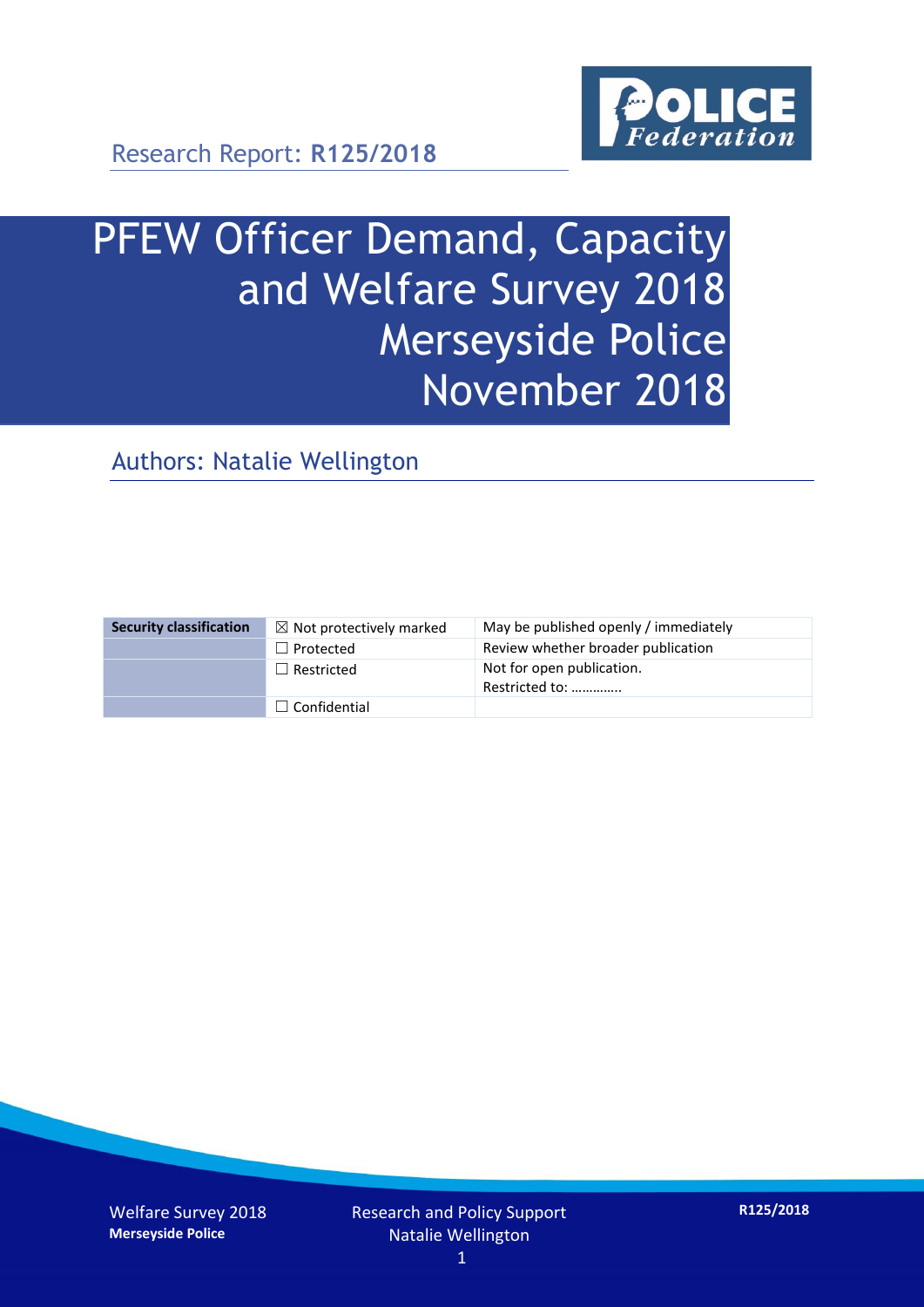### **FOREWORD**

#### **INTRODUCTION**

Over the last decade, the impact of reducing policing budgets on officer numbers has been considerable, with a 15% fall in officer numbers over a seven year period from a high of 142,056 in 2009 to 121,010 in March 2018. $^{\mathrm{i}}$  Evidence from a focus group study conducted by the PFEW<sup>ii</sup> highlighted that these reductions may be having a negative effect on officers individual wellbeing. It was within this context that the Police Federation of England and Wales (PFEW) began a biennial Demand, Capacity and Welfare Survey. The 2018 PFEW Officer Demand, Capacity and Welfare Survey is the second iteration of the survey.

This report provides a summary of responses to key questions from the 2018 PFEW Officer Demand, Capacity and Welfare Survey from respondents in Merseyside Police.

Where appropriate, details of average responses from last year, or the police service as a whole, are also presented. However, differences across these figures have not been tested to assess whether they are statistically significant<sup>1</sup>; therefore any and all differences reported are for guidance only and must be treated with caution.

Force rankings have not been included, because not all differences are statistically significant. In addition, forces with fewer than 100 respondents were not provided with a force level report as their sample size was too small to be representative of the force as a whole and may have enabled identification of individuals based on their demographics.

Please be aware that the total number of responses for each item may vary slightly as not all items were answered by all respondents, and all percentages are rounded to the nearest whole number. In addition, the actual differences between any and all groups may be quite small and these details should be considered when interpreting the data.

-

 $<sup>1</sup>$  As all the data are derived from samples of the population, rather than the whole population, percentage figures calculated are strictly</sup> speaking estimates, rather than exact measures. This means that every figure has a margin of error associated with it. Hence a very small percentage difference year on year may be due to sampling, rather than to actual changes.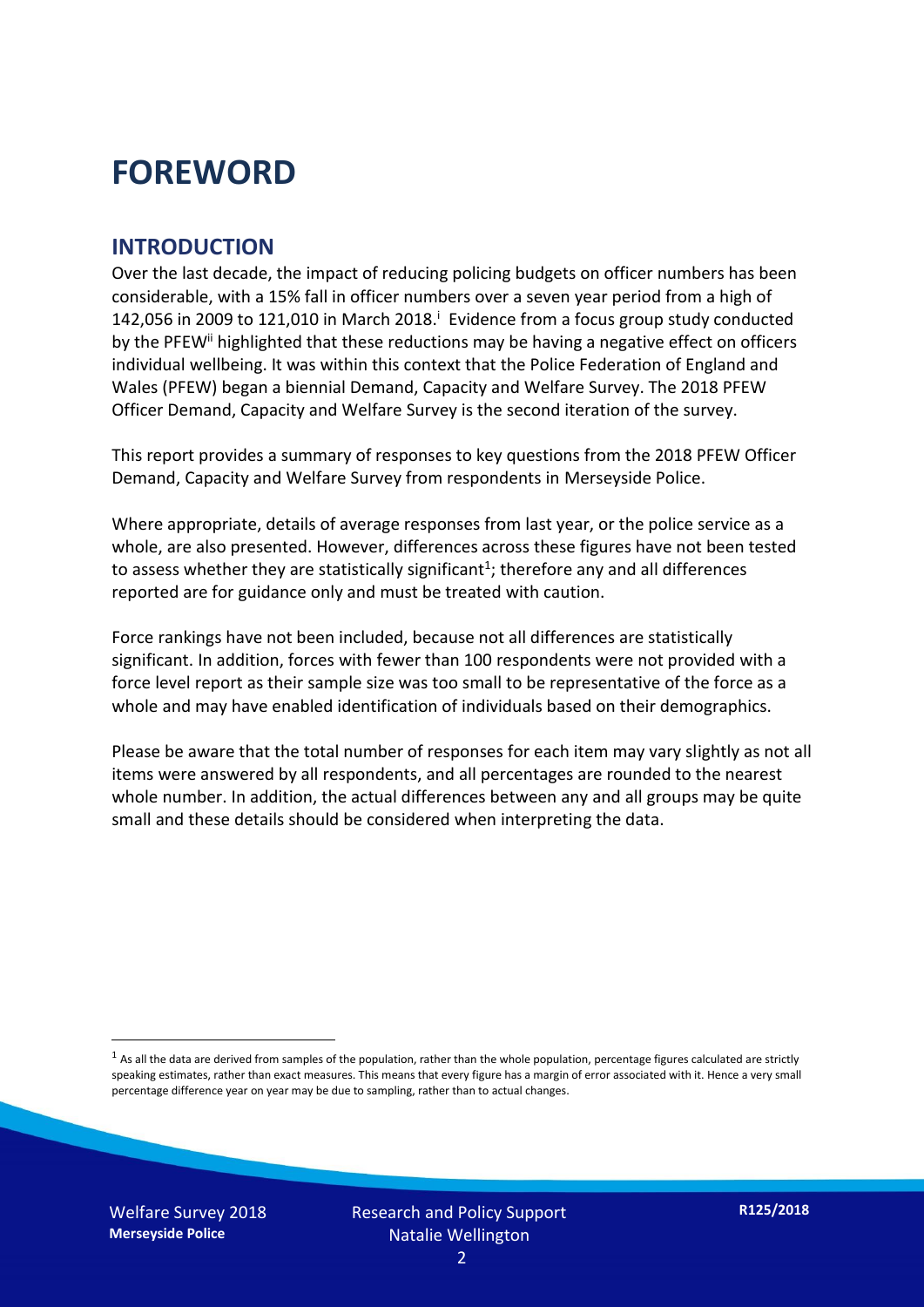#### **RESPONSE RATES AND DEMOGRAPHICS**

Survey responses were gathered over a six-week period between August and September 2018. All officers of the federated ranks in England and Wales were eligible to participate.

Analyses were conducted on a sample of 18,100 responses drawn from all 43 forces across England and Wales.<sup>2</sup> The national response rate for the 2018 survey was 15%.

Overall 4% of respondents (n=788) to the survey declined to state which force they belonged to. These responses have been included within the national data but are excluded from force-level analyses.

479 responses were received from Merseyside Police, representing a response rate of around 14%. <sup>3</sup> The margin of error for this report has been calculated using the size of the sample and the population. At a 95% confidence level, this force report has a 4% margin of error. If the margin of error is less than 5%, it can be considered to be within the normal bounds of academic rigor.<sup>4</sup> If this threshold has not been met, the results from this report must be interpreted with caution.

68% of responses from Merseyside Police were received from male officers and 27% of responses were from female officers. The other 5% preferred not to say. In regards to rank, 74% of respondents from Merseyside Police were Constables, 19% were Sergeants, 6% were Inspectors, and 1% were Chief Inspectors. 5% of responses from Merseyside Police were received from Black and Minority Ethnic (BME) officers.

- <sup>3</sup> Based on March 2018 Home Office figures of officer headcount, for full details please see item ii in the reference section.
- <sup>4</sup> The generally accepted academic standards is a 95% confidence level with a 5% (or less) margin of error.

-

 $2$  Data were removed where the respondent indicated they were not currently a police officer or they gave implausible answers – for full exclusion criteria, please see the full report.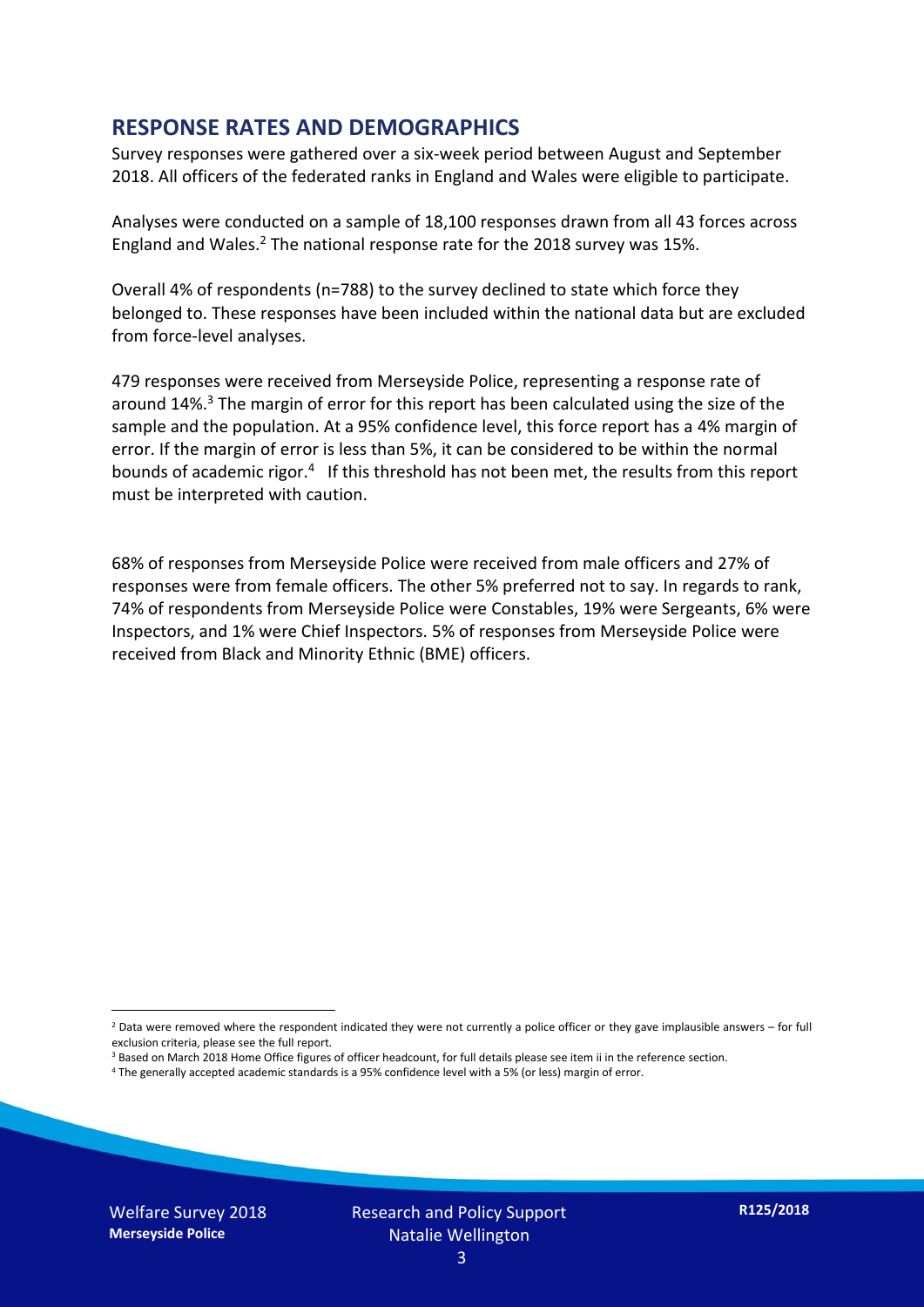### **INFOGRAPHIC**



#### **Who responded?**

**479** responses were received from Merseyside Police, representing a **14%** response rate



Welfare Survey 2018 **Merseyside Police**

Research and Policy Support Natalie Wellington

**R125/2018**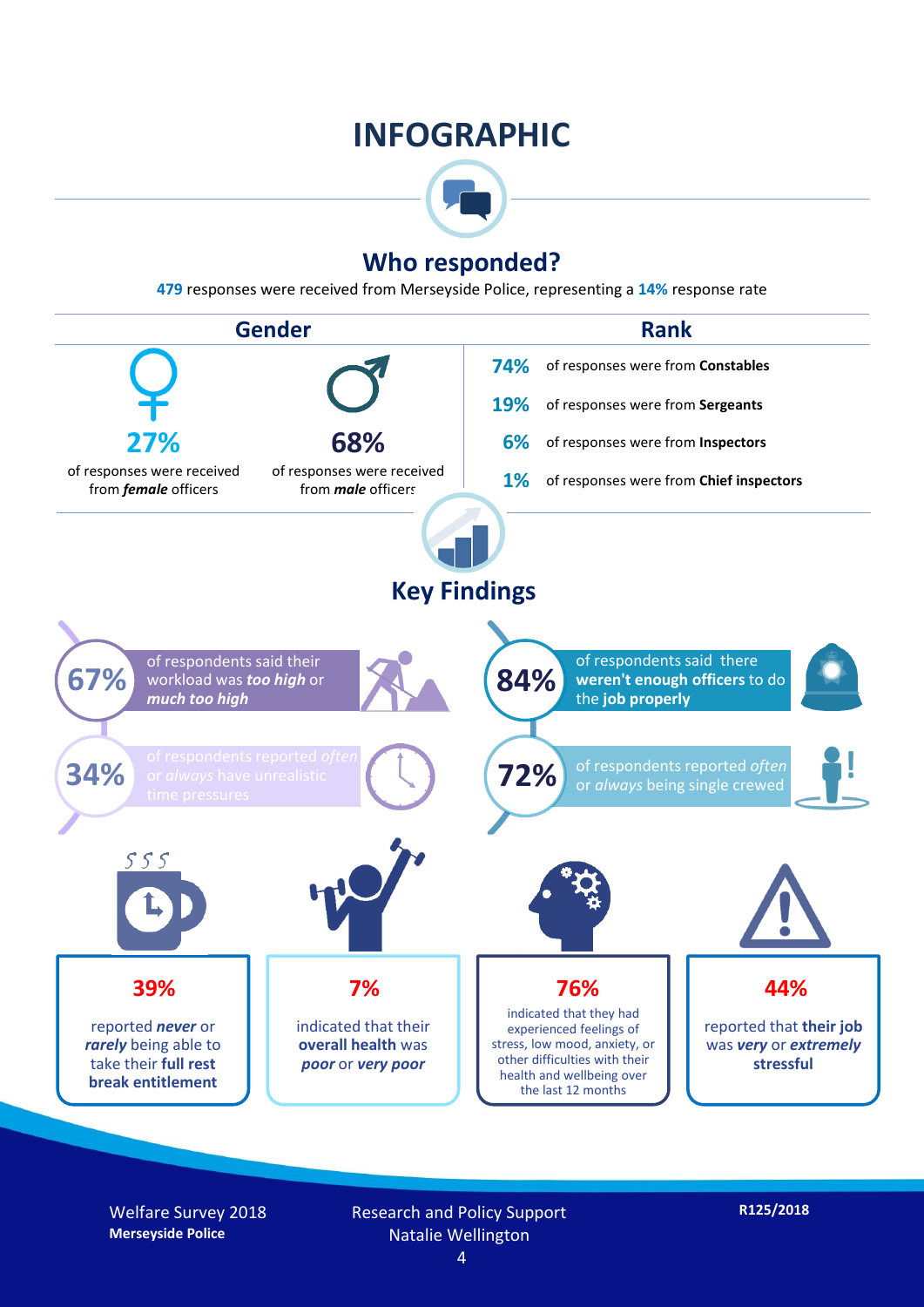### **Executive Summary**

- **479** responses were received from Merseyside Police, representing a response rate of around **14%**.
- The average (mean) rating for overall Job satisfaction for respondents from Merseyside Police was **4/10.**
- Frequent single crewing (often or always) was reported by **72%** of respondents from Merseyside Police.
- **39%** of respondents from Merseyside Police reported *never* or *rarely* being able to take their **full rest break entitlement***.*
- **67%** of respondents from Merseyside Police said their **workload** was *too high* or *much too high.*
- **34%** of respondents from Merseyside Police reported *often* or *always* **having unrealistic time pressures***.*
- **84%** of respondents from Merseyside Police said there **weren't enough officers to do the job properly***.*
- **15%** said that they had **enough time engage in proactive policing** in their team/unit*.*
- **7%** of respondents from Merseyside Police indicated that their **overall health** was *poor* or *very poor.*
- **76%** of respondents from Merseyside Police indicated that they had **experienced feelings of stress, low mood, anxiety, or other difficulties with their health and wellbeing** over the last 12 months.
- **44%** of respondents from Merseyside Police reported that their job was *very* or *extremely* **stressful***.*
- **22%** of Merseyside Police respondents reported that they had suffered **one or more injuries** that required medical attention as a result of **work-related violence** in the last year.
- **16%** of Merseyside Police respondents reported that they had suffered **one or more injuries** that required medical attention as a result of **work-related accidents** in the last year.
- **41%** of respondents from Merseyside Police felt that someone would be **treated differently (in a negative way)** if they disclosed difficulties with their mental health and wellbeing.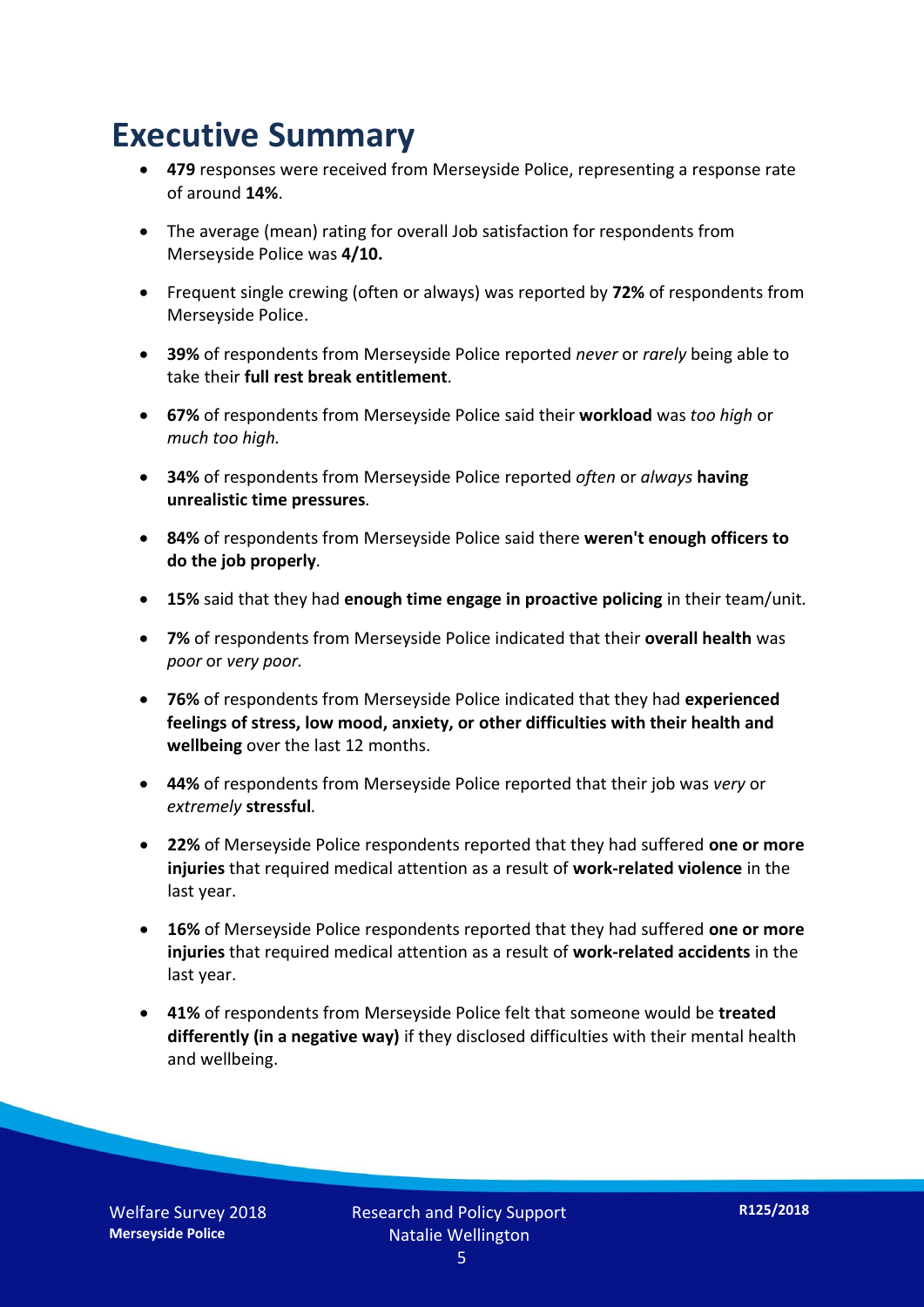## **1. WORKING ARRANGEMENTS**

#### **1.1. OVERALL JOB SATISFACTION**

Respondents were asked to rate their overall job satisfaction between 0 and 10, where 0 was 'not at all satisfied' and 10 was 'completely satisfied.'

The average (mean) rating for overall job satisfaction for respondents from Merseyside Police was 4/10 (range 0-10), with 33% of respondents reporting an overall job satisfaction rating of 2 or less.

This can be compared to the National average of 4/10, and 32% of respondents reported an overall job satisfaction rating of 2 or less.

#### **1.2. SHIFTS**

8% of respondents from Merseyside Police reported that their formal shift duration was more than the 8-10 hours advised by the Health and Safety Executive<sup>iii</sup> and the Police Negotiating Board,<sup>iv</sup> and 3% of respondents indicated a shift length of 12 hours or more.

7% of the national sample indicated that their formal shift duration was more than 8-10 hours, and 5% indicated a shift length of 12 hours or more.

#### **1.3. SINGLE CREWING**

Among respondents from Merseyside Police, for whom this item was applicable, 72% reported being single crewed either *often* or *always* over the previous 12 month period. This can be compared with 75% of respondents from the national sample.

#### **1.4. BREAKS, REST DAYS AND ANNUAL LEAVE**

39% of respondents from Merseyside Police reported *never* or *rarely being* able to take their full rest break entitlement, and 56% reported having had two or more rest days cancelled in the previous 12 month period. In addition, 25% of respondents from Merseyside Police told us that they have not been able to take their full annual leave entitlement in the previous 12 month period.

Historical comparison for items relating to breaks, rest days and annual leave for **Merseyside Police**, are provided in Table 1.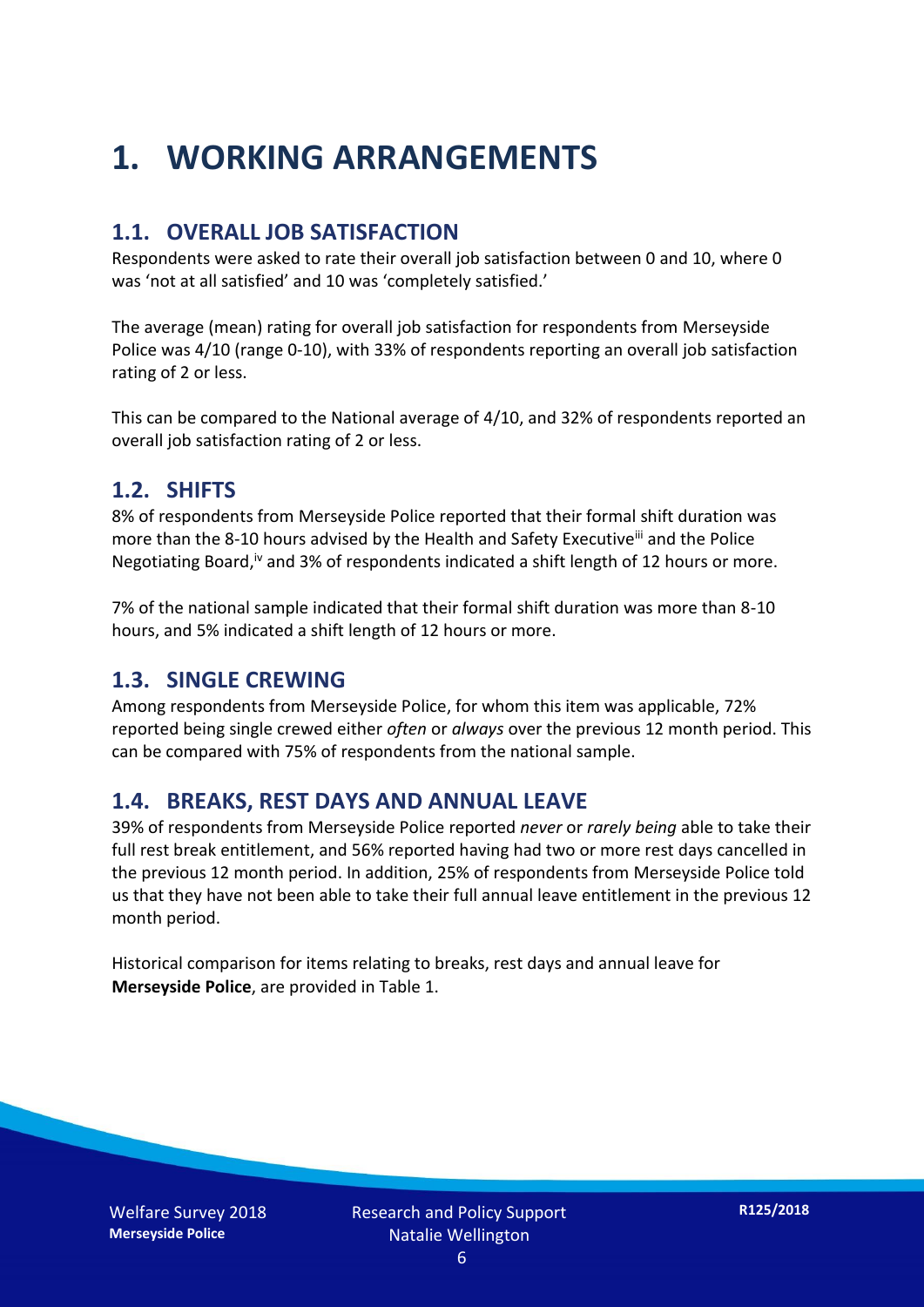| Table 1: Force level figures for breaks, rest days and<br>annual leave     | 2016 | 2018 |
|----------------------------------------------------------------------------|------|------|
| Reported being never or rarely able to take full rest<br>break entitlement |      | 39%  |
| Reported having 2 or more rest days cancelled in the<br>previous 12 months |      | 56%  |
| Reported being unable to take their full annual leave<br>entitlement       |      | 25%  |

Historical comparisons for items relating to breaks, rest days and annual leave for the **police service as a whole**, are provided in the table below.

| Table 2: National figures for breaks, rest days and<br>annual leave        | 2016 | 2018 |
|----------------------------------------------------------------------------|------|------|
| Reported being never or rarely able to take full rest<br>break entitlement | 53%  | 52%  |
| Reported having 2 or more rest days cancelled in the<br>previous 12 months | 76%  | 67%  |
| Reported being unable to take their full annual leave<br>entitlement       | 33%  | 31%  |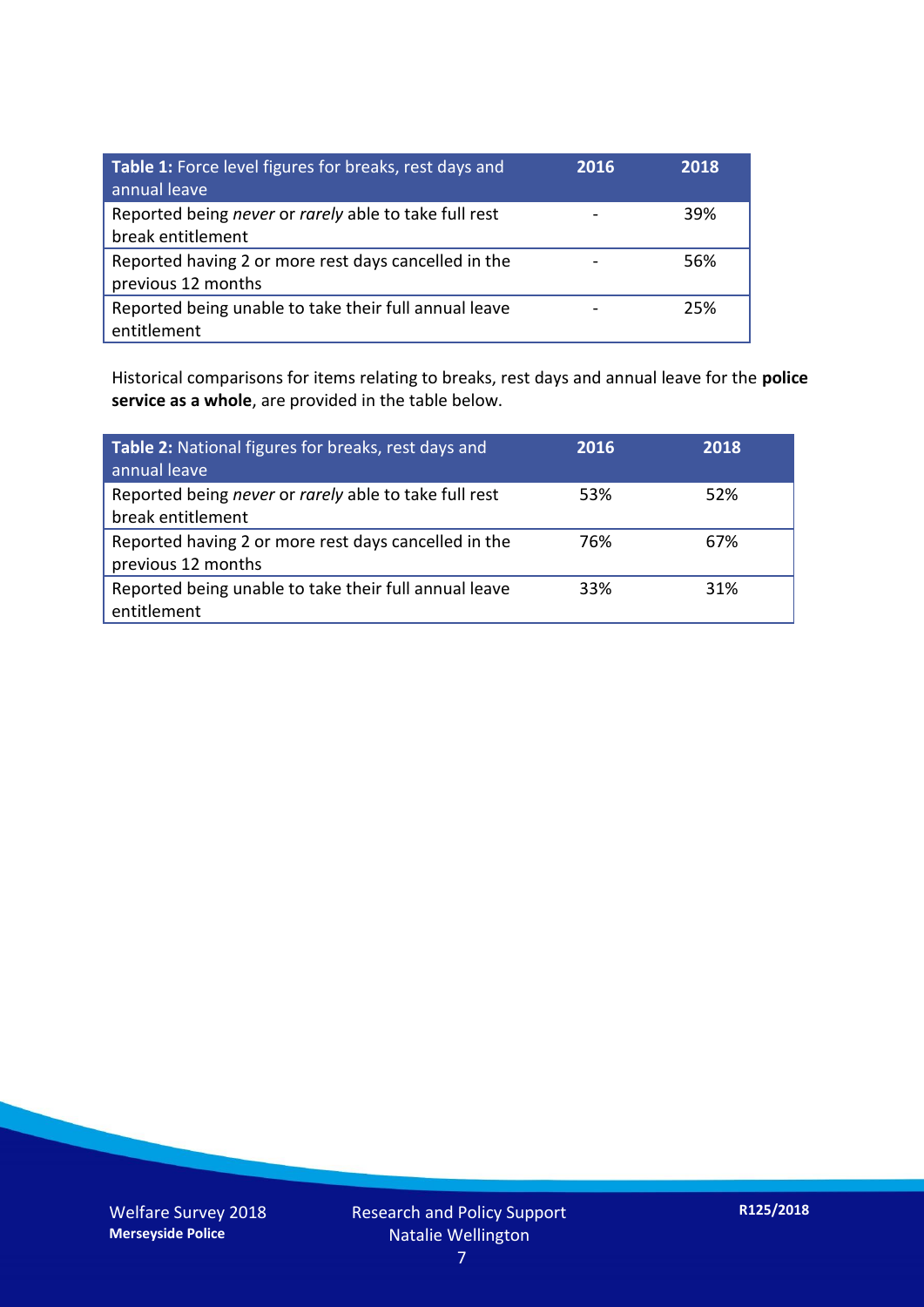## **2. DEMAND**

#### **2.1. WORKLOAD**

67% of respondents from Merseyside Police told us that their workload is currently *too high*, or *much too high* – *lower than* the proportion from the national sample (72%).

#### **2.2. HSE MANAGEMENT STANDARDS**

The UK Health and Safety Executive published the Management Standards Indicator Tool (MSIT) to assist organisations in the assessment of workers exposure to dimensions of the psychosocial work environment that, if not properly managed, can lead to harm to health. $v$ The 25-item version of the MSIT<sup>vi</sup> contains four items that measure job demands, which were included as part of the Demand, Capacity and Welfare Survey.

28% of respondents from Merseyside Police told us that they *often* or *always* have unachievable deadlines, and 45% that they *often* or *always* have to neglect some tasks because they have too much to do.

Historical comparisons for the MSIT job demand items for **Merseyside Police** are provided in the table below.

| Table 3: Force level figures for HSE MSIT job demands | 2016 | 2018 |
|-------------------------------------------------------|------|------|
| Often or always have unrealistic time pressures       |      | 34%  |
| Often or always pressured to work long hours          |      | 27%  |
| Often or always have to neglect some tasks because    |      | 45%  |
| they have too much to do                              |      |      |
| Often or always have unachievable deadlines           |      | 28%  |

Historical comparison for the MSIT job demand items for the **police service as a whole**, are provided in the table below.

| Table 4: National figures for HSE MSIT job demands | 2016 | 2018 |
|----------------------------------------------------|------|------|
| Often or always have unrealistic time pressures    | 35%  | 40%  |
| Often or always pressured to work long hours       | 26%  | 29%  |
| Often or always have to neglect some tasks because | 43%  | 54%  |
| they have too much to do                           |      |      |
| Often or always have unachievable deadlines        | 29%  | 38%  |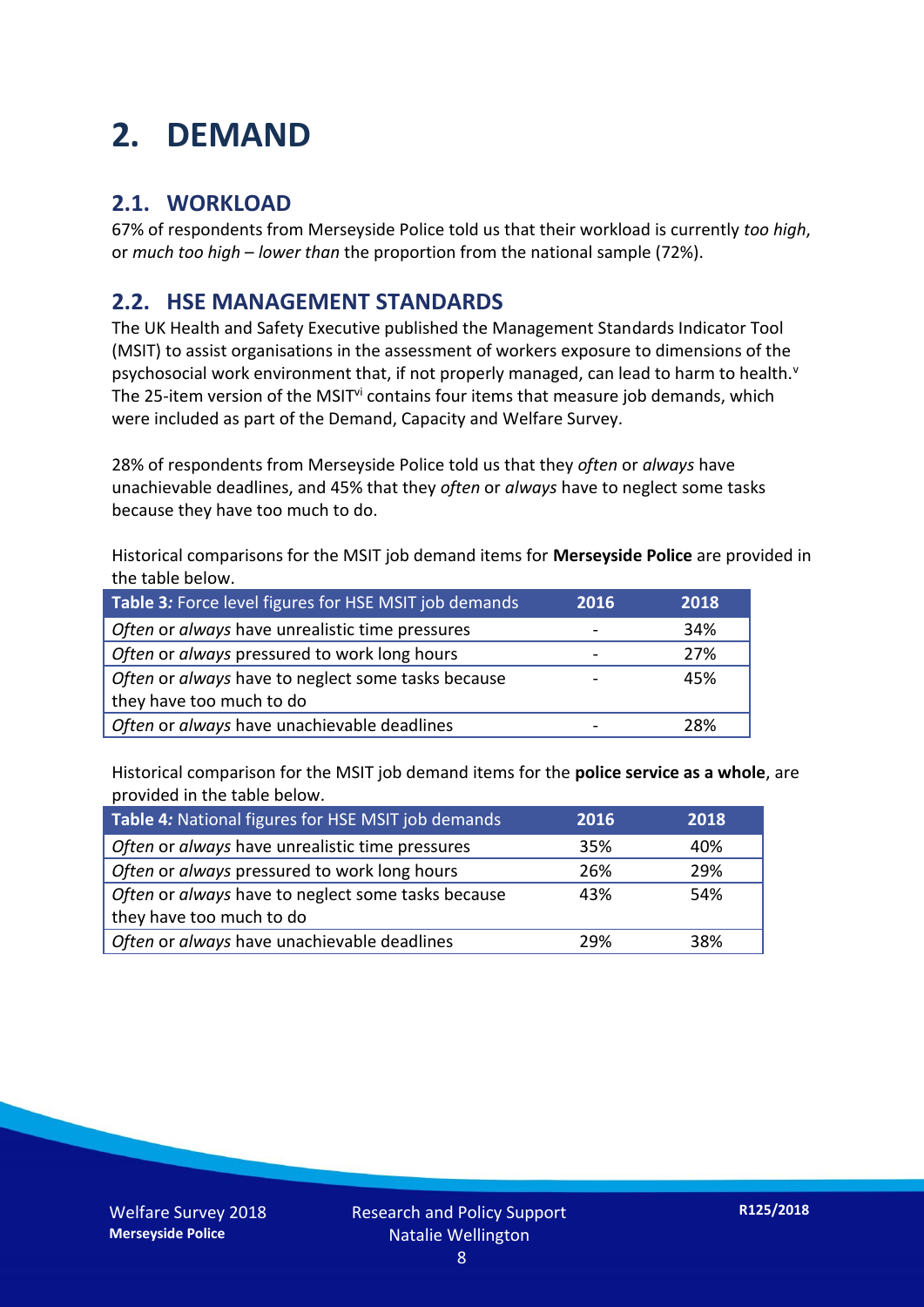#### **2.3. AMOUNT AND PACE OF WORK**

72% of respondents from Merseyside Police *disagreed* or *strongly disagreed* that they were able to meet all of the conflicting demands on their time, whilst 15% *agreed* or *strongly agreed* that they had enough time engage in proactive policing in their team/unit.

Across the police service as a whole, 74% of respondents *disagreed* or *strongly disagreed* that they were able to meet all of the conflicting demands on their time and 90% *disagreed* or *strongly disagreed* that there are enough officers to manage all the demands made on their team/unit.

Welfare Survey 2018 **Merseyside Police**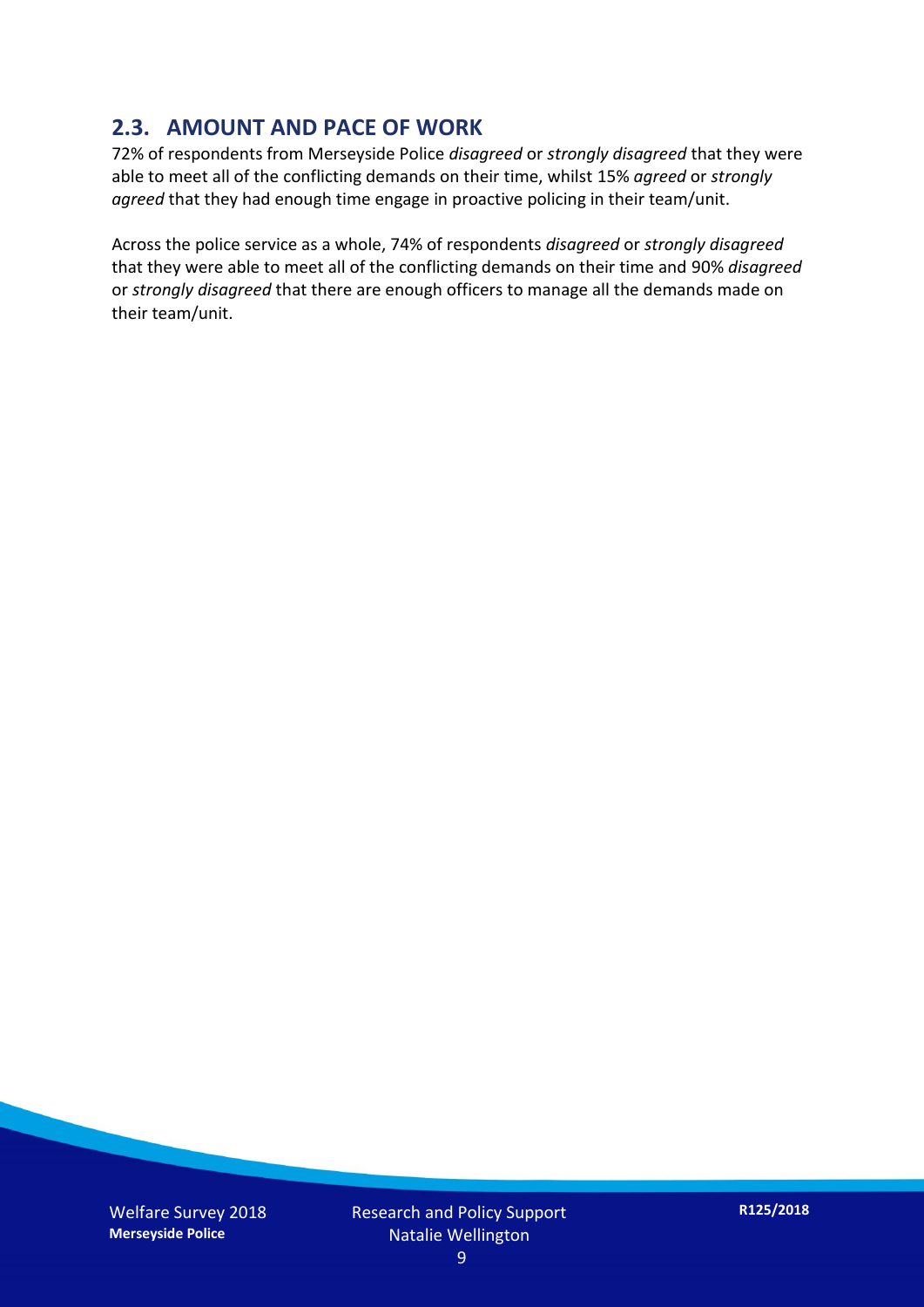## **3. CAPACITY**

#### **3.1. MINIMUM OFFICER STAFFING**

62% of respondents from Merseyside Police indicated that their team or unit had a minimum officer staffing level.

Among respondents whose team or unit had a minimum officer staffing level, 27% indicated that this level was *never* or *rarely* achieved.

#### **3.2. OFFICER STAFFING ARRANGEMENTS**

73% of respondents *disagreed* or *strongly disagreed* that the way officer staffing levels are determined in their team/unit seems to be effective.

Historical comparisons of two key items relating to capacity to deal with demand for **Merseyside Police** are provided in the table below.

| Table 5: Force level figures for key items relating to capacity                                                     |                                                      |      |  |  |
|---------------------------------------------------------------------------------------------------------------------|------------------------------------------------------|------|--|--|
| <b>Statements</b>                                                                                                   | % of respondents who<br>disagreed with the statement |      |  |  |
|                                                                                                                     | 2016                                                 | 2018 |  |  |
| There are enough officers in my team/unit for me to do<br>my job properly                                           |                                                      | 84%  |  |  |
| In my experience, we generally have enough officers to<br>manage all the demands being made on us as a<br>team/unit |                                                      | 91%  |  |  |

Historical comparisons of the same items for the **police service as a whole** are provided in the table below.

| Table 6: National figures for key items relating to capacity                                                        |                                                      |      |  |  |
|---------------------------------------------------------------------------------------------------------------------|------------------------------------------------------|------|--|--|
| <b>Statements</b>                                                                                                   | % of respondents who<br>disagreed with the statement |      |  |  |
|                                                                                                                     | 2016                                                 | 2018 |  |  |
| There are enough officers in my team/unit for me to do<br>my job properly                                           | 78%                                                  | 83%  |  |  |
| In my experience, we generally have enough officers to<br>manage all the demands being made on us as a<br>team/unit | 85%                                                  | 90%  |  |  |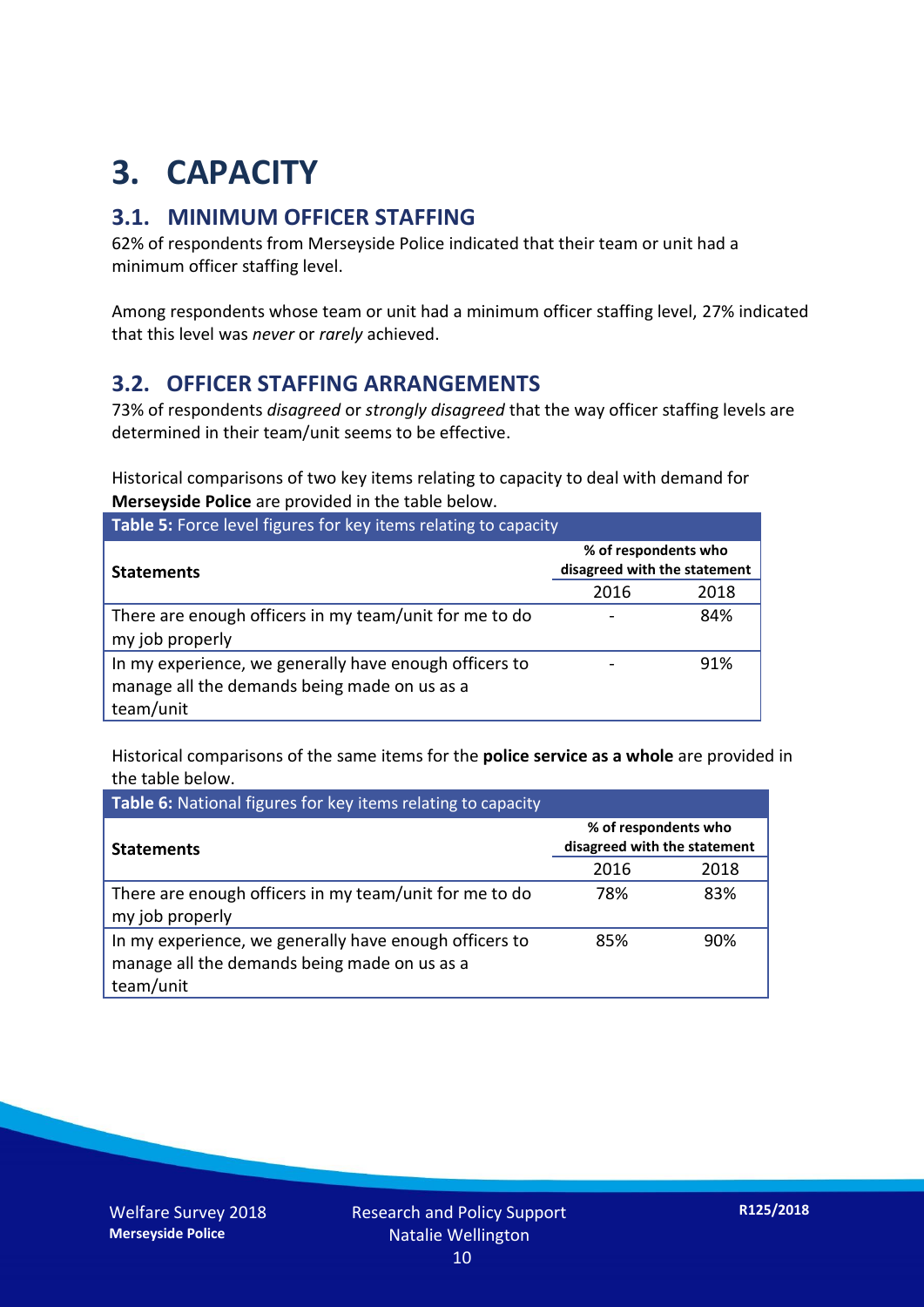## **4. HEALTH AND WELLBEING**

#### **4.1. OVERALL LIFE SATISFACTION**

Respondents were asked to rate their overall life satisfaction between 0 and 10, where 0 was 'not at all satisfied' and 10 was 'completely satisfied.'

The average (mean) rating for overall life satisfaction for respondents from Merseyside Police was 6/10 (range 0-10). 12% of respondents reported life satisfaction rating of 2 or less.

These results can be compared to the National average of 6/10, with 15% of respondents reporting an overall life satisfaction rating of 2 or less.

#### **4.2. OVERALL PHYSICAL HEALTH**

Participants were asked to rate their overal health on a scale from *very good* to *very poor*. An historical comparison for both national and local figures for this item are below.

| Table 7: Self-rated overall physical health |                       | 2016 | 2018 |
|---------------------------------------------|-----------------------|------|------|
|                                             | Very poor             |      | 1%   |
|                                             | Poor                  |      | 6%   |
| <b>Force level figures</b>                  | Neither good nor poor |      | 14%  |
|                                             | Good                  |      | 53%  |
|                                             | Very good             |      | 26%  |
| <b>National figures</b>                     | Very poor             | 1%   | 1%   |
|                                             | Poor                  | 11%  | 6%   |
|                                             | Neither good nor poor | 23%  | 17%  |
|                                             | Good                  | 53%  | 54%  |
|                                             | Very good             | 13%  | 23%  |

#### **4.3. SINGLE ITEM INDICATOR OF STRESS**

Work related stress was measured using a single-item measure. 44% of respondents from Merseyside Police presented with a non-diagnostic case of work-related stress.<sup>vii</sup>

This is *the same as* the proportion reported in this year's national results.

Stress outside of work was assessed using an adaptation of the work-related stress measure. 14% of respondents from Merseyside Police presented with a non-diagnostic case of stress outside of work.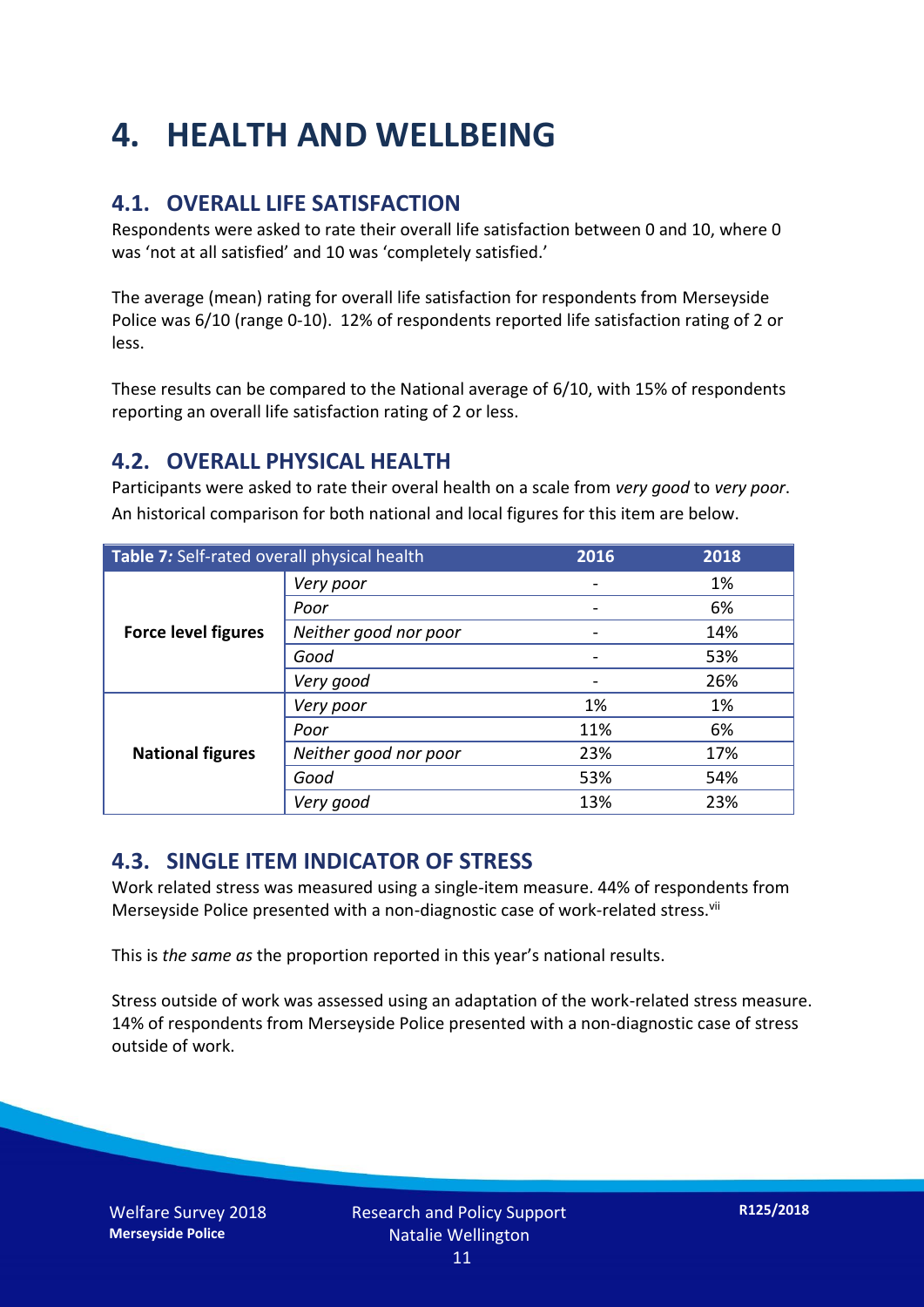#### **4.4. SINGLE ITEM INDICATOR FOR MENTAL HEALTH**

A top-level broad overview of mental wellbeing was established using an item that asked respondents to indicate whether they had experienced feelings of stress, low mood, anxiety, or other difficulties with their health and wellbeing over the last 12 months.

76% of respondents from Merseyside Police indicated that they had experienced feelings of stress, low mood, anxiety, or other difficulties with their health and wellbeing over the last 12 months; with 94% also indicating that these feelings were caused, or made worse by work.

#### **4.5. MENTAL WELLBEING**

Mental wellbeing can be broadly conceptualized as having two dimensions. The first concerns positive affect (i.e. pleasurable aspects of wellbeing such as feelings of optimism, cheerfulness, and relaxation). The second concerns psychological functioning (i.e. such as clear thinking, self-acceptance, personal development, competence, and autonomy).

To investigate mental wellbeing in more detail the two-dimensional structure of mental wellbeing described above was assessed using the short Warwick-Edinburgh Mental Wellbeing Scale (SWEMWBS). viii The scale asks individuals to rate their experience during the last two weeks for seven positively framed statements.

SWEMWBS findings for **Merseyside Police** are presented in the table below alongside those for national sample for 2016 and 2018.

**Table 8**: % of respondents that reported experiencing the following positive aspects of wellbeing *rarely* or *none of the time* over the previous 2 weeks

| <b>SWEMWBS item</b>                           | <b>National figures</b> |      | <b>Force level figures</b> |      |
|-----------------------------------------------|-------------------------|------|----------------------------|------|
|                                               | 2016                    | 2018 | 2016                       | 2018 |
| I've been feeling optimistic about the future | 62%                     | 36%  |                            | 37%  |
| I've been feeling useful                      | 28%                     | 25%  |                            | 27%  |
| I've been feeling relaxed                     | 60%                     | 48%  |                            | 50%  |
| I've been dealing with problems well          | 20%                     | 19%  |                            | 21%  |
| I've been thinking clearly                    | 16%                     | 16%  |                            | 17%  |
| I've been feeling close to other people       | 34%                     | 28%  |                            | 29%  |
| I've been able to make up my own mind         | 13%                     | 10%  |                            | 11%  |
| about things                                  |                         |      |                            |      |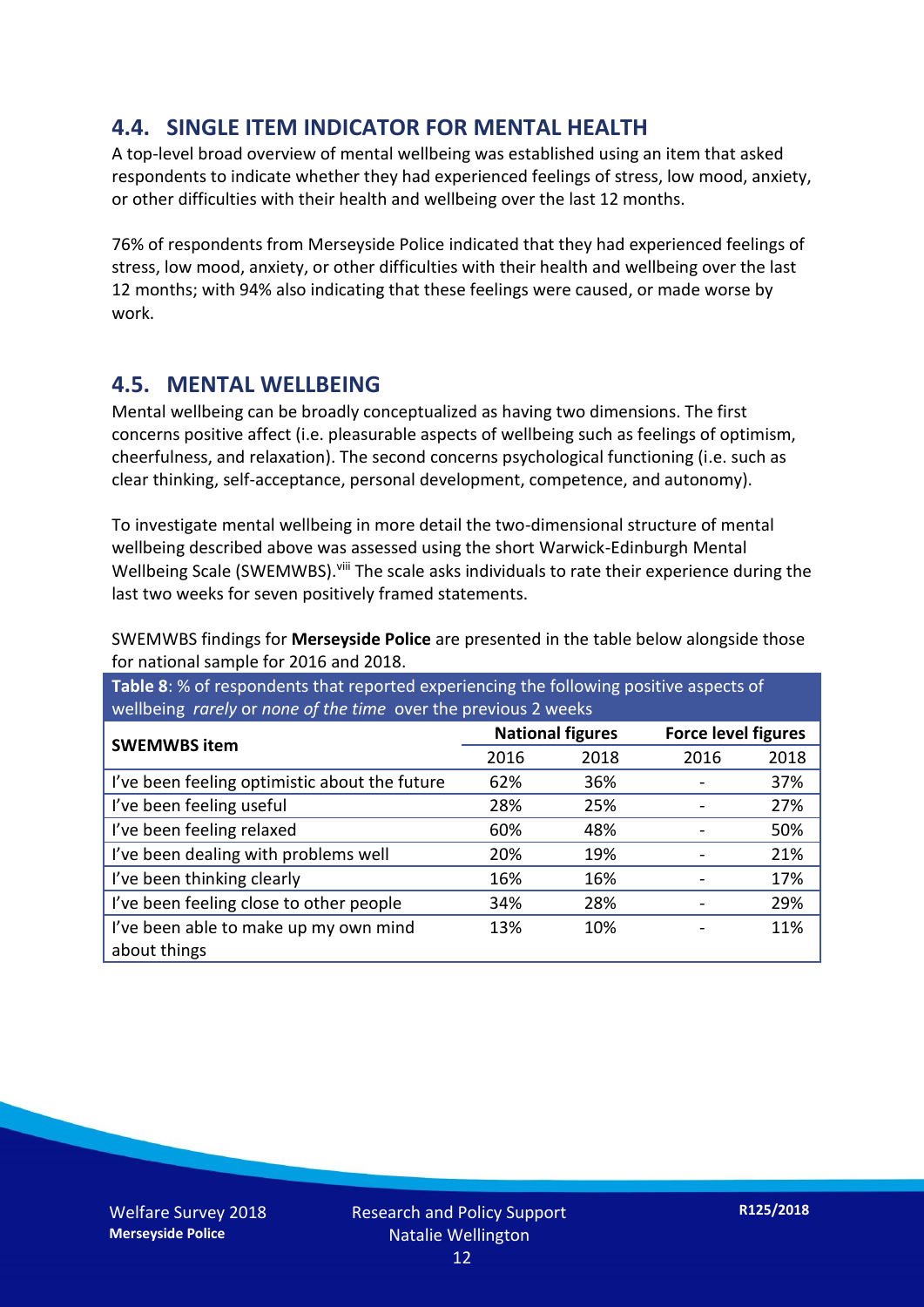#### **4.6. HELP SEEKING**

A question was applied to identify those who had ever **sought help** for feelings of stress, low mood, anxiety, or any other difficulties with mental health and wellbeing. Examples of sources of help were provided including GP, occupational health department, psychologist, therapist, and counsellor.

40% of responses from Merseyside Police had previously sought help for feelings of stress, low mood, anxiety or other difficulties with their mental health and wellbeing, 59% of which had done so within the last 12 months.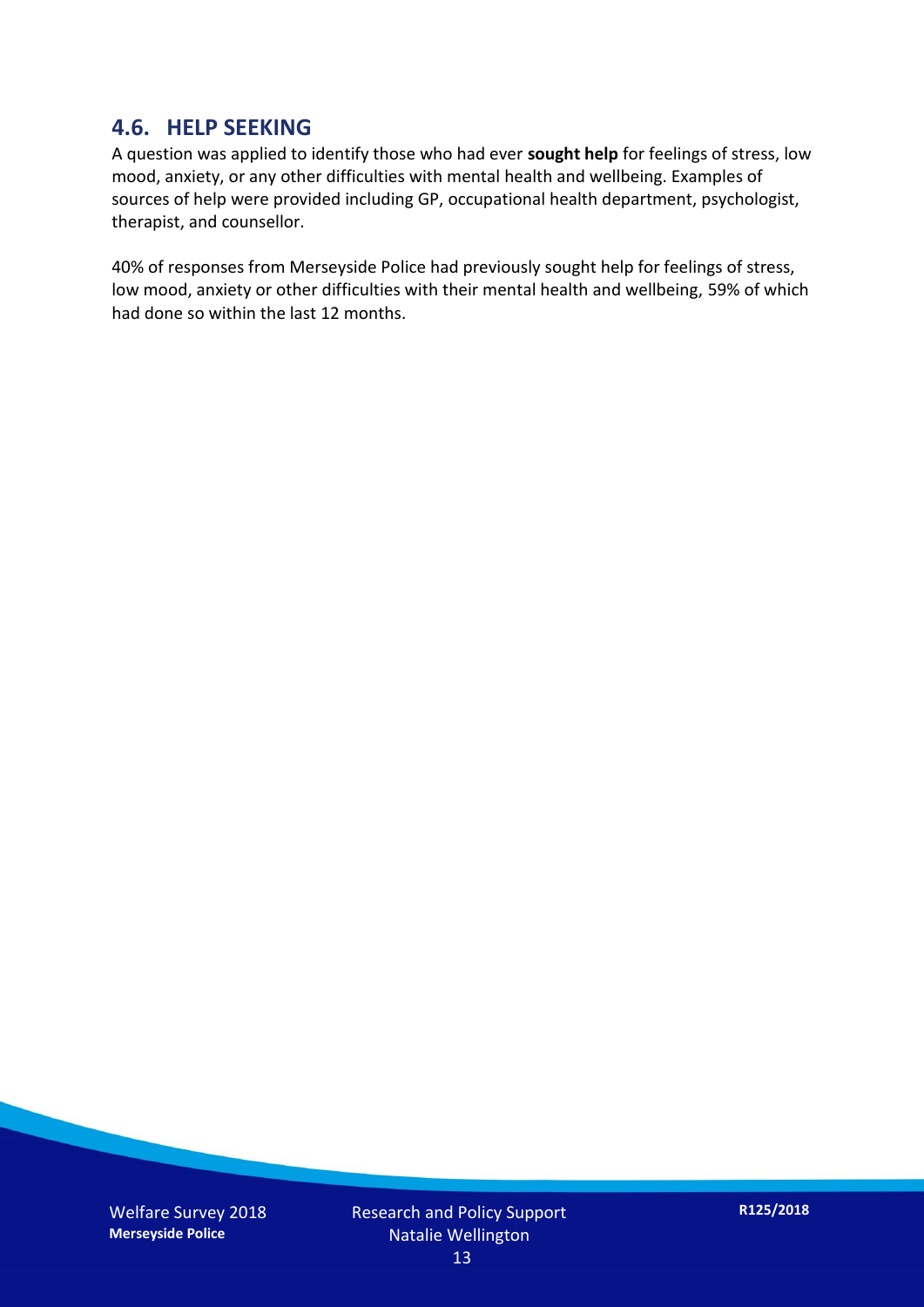## **5. ABSENCE BEHAVIOUR**

#### **5.1. ABSENCE**

38% of respondents from Merseyside Police reported one or more days of sickness absence and 31% of respondents indicated that at least one day of their sickness absence was attributable to stress, depression, or anxiety.

The national proportion of respondents who had taken one or more days of sickness absence was 56% and 32% of respondents indicated that at least one day of their sickness absence was attributable to stress, depression, or anxiety.

#### **5.2. PRESENTEEISM AND LEAVEISM**

Presenteeism is the act of attending work while ill. This has been shown to be associated with subsequent health decline, particularly in relation to burnout,  $\alpha$  and can to lead to elevated absenteeism.<sup>x</sup> Moreover, evidence suggests that presenteeism can compound the effects of the initial illness and negatively influence job satisfaction, resulting in negative job attitudes and withdrawal from work.<sup>xi</sup>

Leaveism is a recently coined term to describe hidden sickness absence and work undertaken during rest periods, including using allocated time off such as annual leave entitlements to take time off when they are in fact unwell.

Findings for Merseyside Police are presented in the graph below.



*Figure 1: Force level figures for presenteeism and leaveism*

Welfare Survey 2018 **Merseyside Police**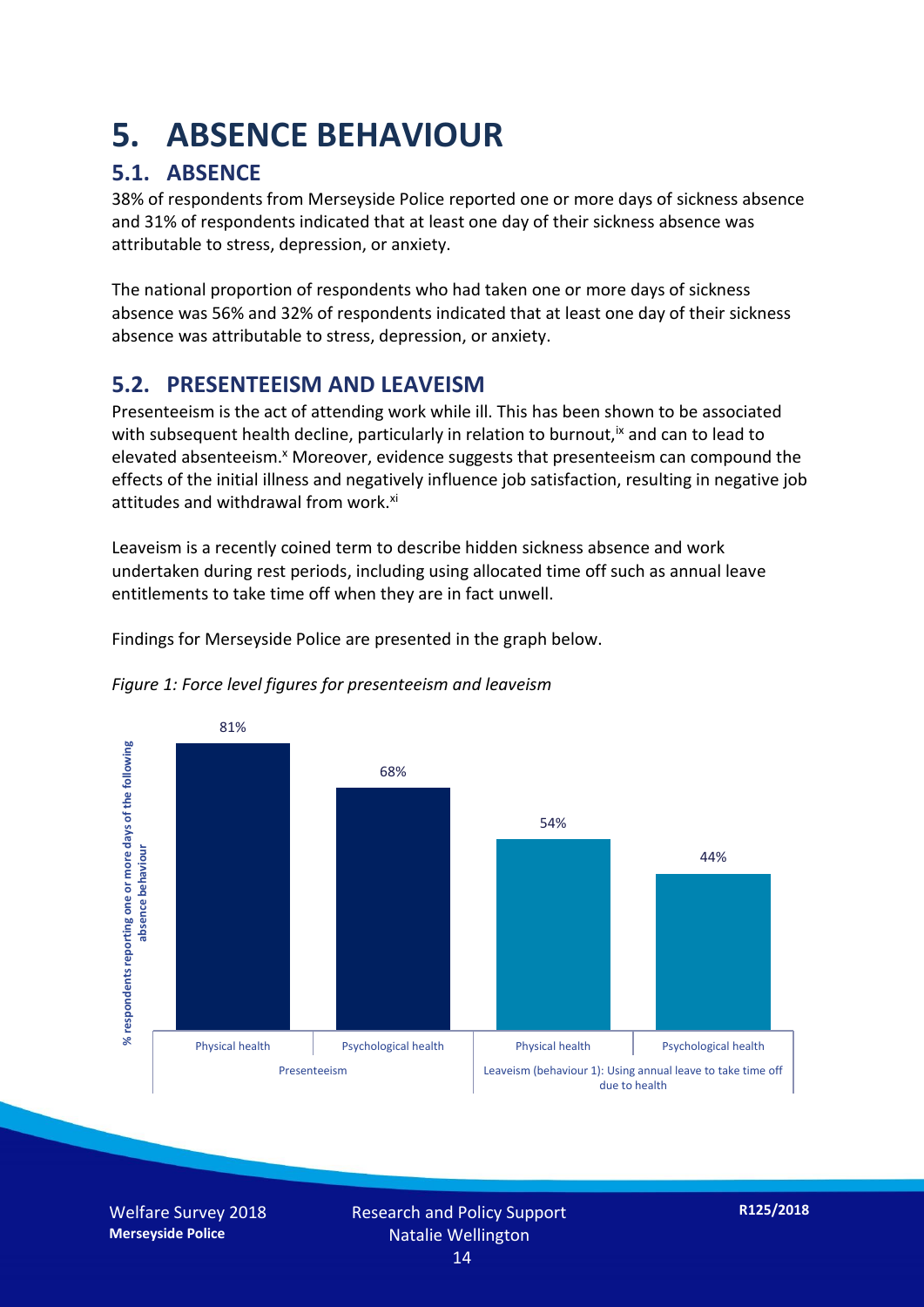### **6. Violence and physical injuries**

#### **6.1. VIOLENCE**

Verbal and physical violence was assessed using four questions regarding how often officers received verbal insults, verbal threats, unarmed physical attacks, and attacks with a weapon from members of the public over the previous 12 months. Findings are presented in the table below.

**Table 9:** Force level figures for frequency of verbal and physical violence from members of the public

| Type of violent victimisation                      | % of respondents indicating frequency<br>of experience as at least once a week |      |  |
|----------------------------------------------------|--------------------------------------------------------------------------------|------|--|
|                                                    | 2016                                                                           | 2018 |  |
| Verbal insults (e.g., swearing, shouting, abuse)   |                                                                                | 43%  |  |
| Verbal threats (e.g., threat of hitting, threat of |                                                                                | 26%  |  |
| kicking)                                           |                                                                                |      |  |
| *Spitting assaults (i.e. being deliberately spat   |                                                                                | 3%   |  |
| upon)                                              |                                                                                |      |  |
| Unarmed physical attacks (e.g., struggling to      |                                                                                | 16%  |  |
| get free, wrestling, hitting, kicking)             |                                                                                |      |  |
| Use of a deadly weapon (e.g., stick, bottle, axe,  |                                                                                | 2%   |  |
| firearm)                                           |                                                                                |      |  |

\*Spitting assaults data was only available from 2018.

#### **6.2. INJURIES**

22% of Merseyside Police respondents reported that they had suffered one or more injuries that required medical attention as a result of work-related **violence** in the last year – losing more than 462 days in sickness absence.

This is *higher than* the proportion compared to this year's national results.

16% of Merseyside Police respondents also reported that they had suffered one or more injuries that required medical attention as a result of work-related **accidents** in the last year – losing more than 274 days in sickness absence.

This is *higher than* the proportion compared to this year's national results.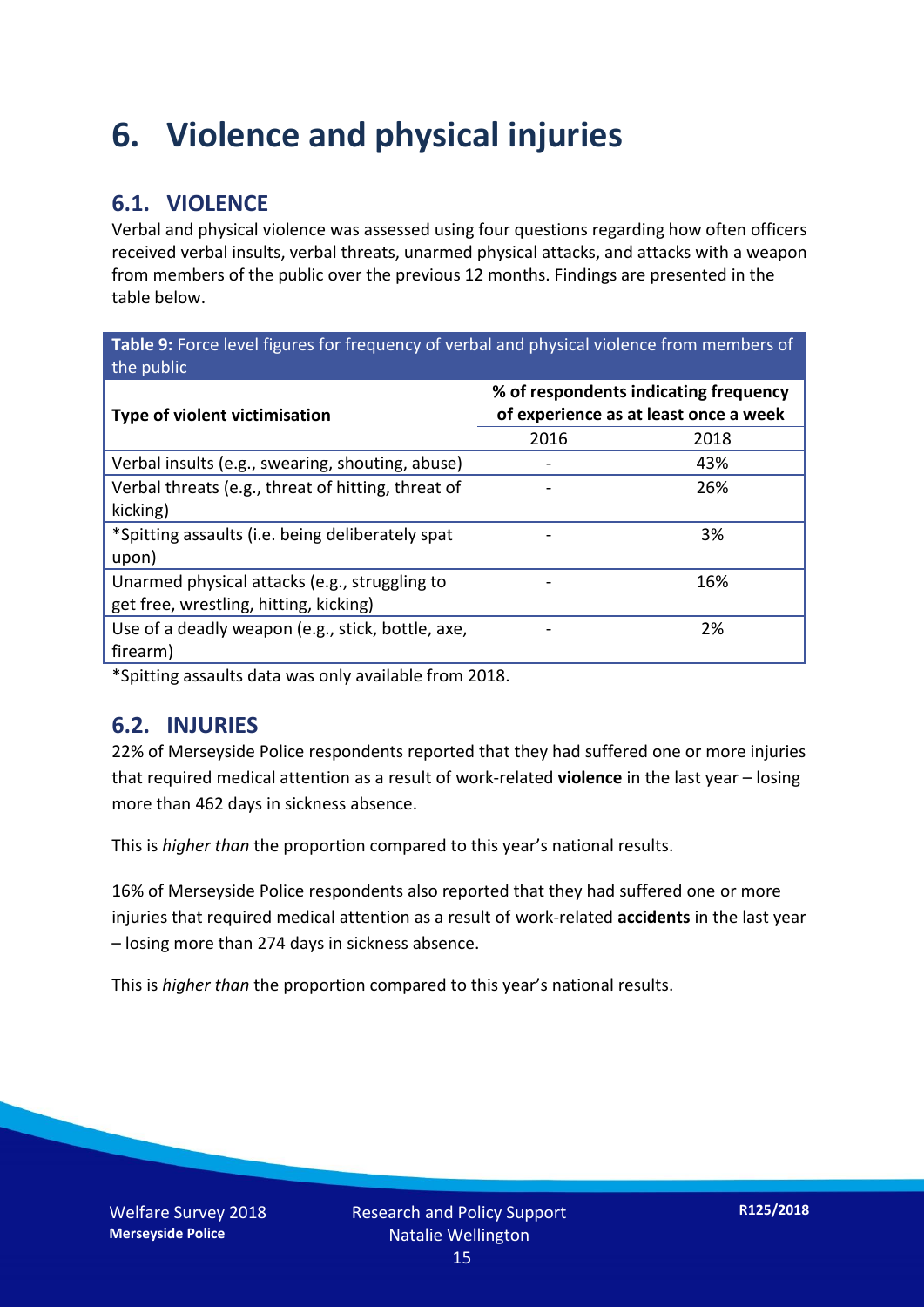## **7. ORGANISATIONAL SUPPORT: MENTAL HEALTH & WELLBEING**

Participants who indicated that they had sought help for difficulties with mental health and wellbeing were presented with additional questions concerning disclosure to a line manager.

#### **7.1. DISCLOSURE**

72% of respondents from Merseyside Police, for whom it was applicable, reported that they had disclosed seeking mental health and wellbeing support to their line managers.

#### **7.2. REASONS FOR NON-DISCLOSURE**

Respondents who did not disclose to their line managers that they had sought mental health and wellbeing support, were asked to indicate why. Findings are presented in the table below.

| Table 10: Reasons for non-disclosure                        |                     |          |  |  |
|-------------------------------------------------------------|---------------------|----------|--|--|
|                                                             | % of total mentions |          |  |  |
| <b>Item</b>                                                 | Force level         | National |  |  |
|                                                             | figures             | figures  |  |  |
| I was worried that my other colleagues would find out       | 11%                 | 10%      |  |  |
| I thought it would negatively affect my opportunities for   | 12%                 | 11%      |  |  |
| promotion and/or specialising                               |                     |          |  |  |
| It wasn't affecting my work                                 | 7%                  | 7%       |  |  |
| I didn't want to be treated differently (in a negative way) | 16%                 | 13%      |  |  |
| I felt it was a personal matter                             | 19%                 | 20%      |  |  |
| I have had negative experiences of disclosing in the past   | 4%                  | 6%       |  |  |
| I thought it would have a negative impact on my career      | 11%                 | 10%      |  |  |
| There is a negative attitude in the police service towards  | 14%                 | 12%      |  |  |
| people who experience difficulties with their mental health |                     |          |  |  |
| and wellbeing                                               |                     |          |  |  |
| I did not think my line manager would treat me with         | 5%                  | 7%       |  |  |
| empathy                                                     |                     |          |  |  |
| For reasons other than those listed above                   | 1%                  | 4%       |  |  |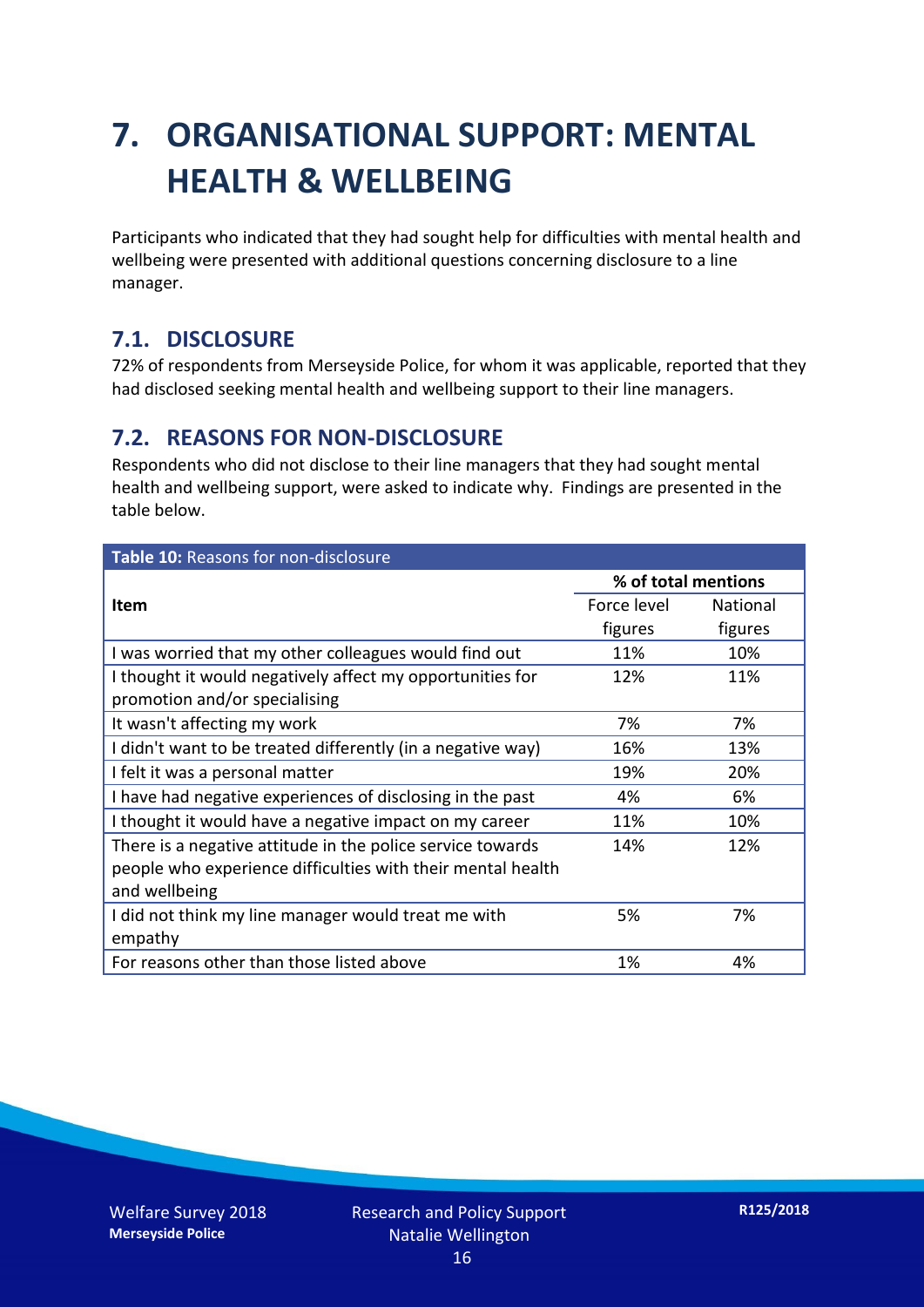#### **7.3. ATTITUDES TO MENTAL HEALTH AND WELLBEING**

All respondents were asked about the attitude of the police service towards mental health and wellbeing.

Respondents were provided with a list of statements, and asked to indicate the extent to which they agreed or disagreed with the statement.

The table below shows the percentage of respondents who agreed with three key statements about the police services attitudes towards mental health and wellbeing for both Merseyside Police, and the police service as a whole.

| Table 11: Attitudes to mental health and wellbeing |                                                    |                  |
|----------------------------------------------------|----------------------------------------------------|------------------|
| <b>Statements</b>                                  | % of respondents that agreed with<br>the statement |                  |
|                                                    | Force level figures                                | National figures |
| The police service encourages staff to talk openly | 44%                                                | 45%              |
| about mental health and wellbeing                  |                                                    |                  |
| Someone would be treated differently (in a         | 41%                                                | 37%              |
| negative way) if they disclosed difficulties with  |                                                    |                  |
| their mental health and wellbeing                  |                                                    |                  |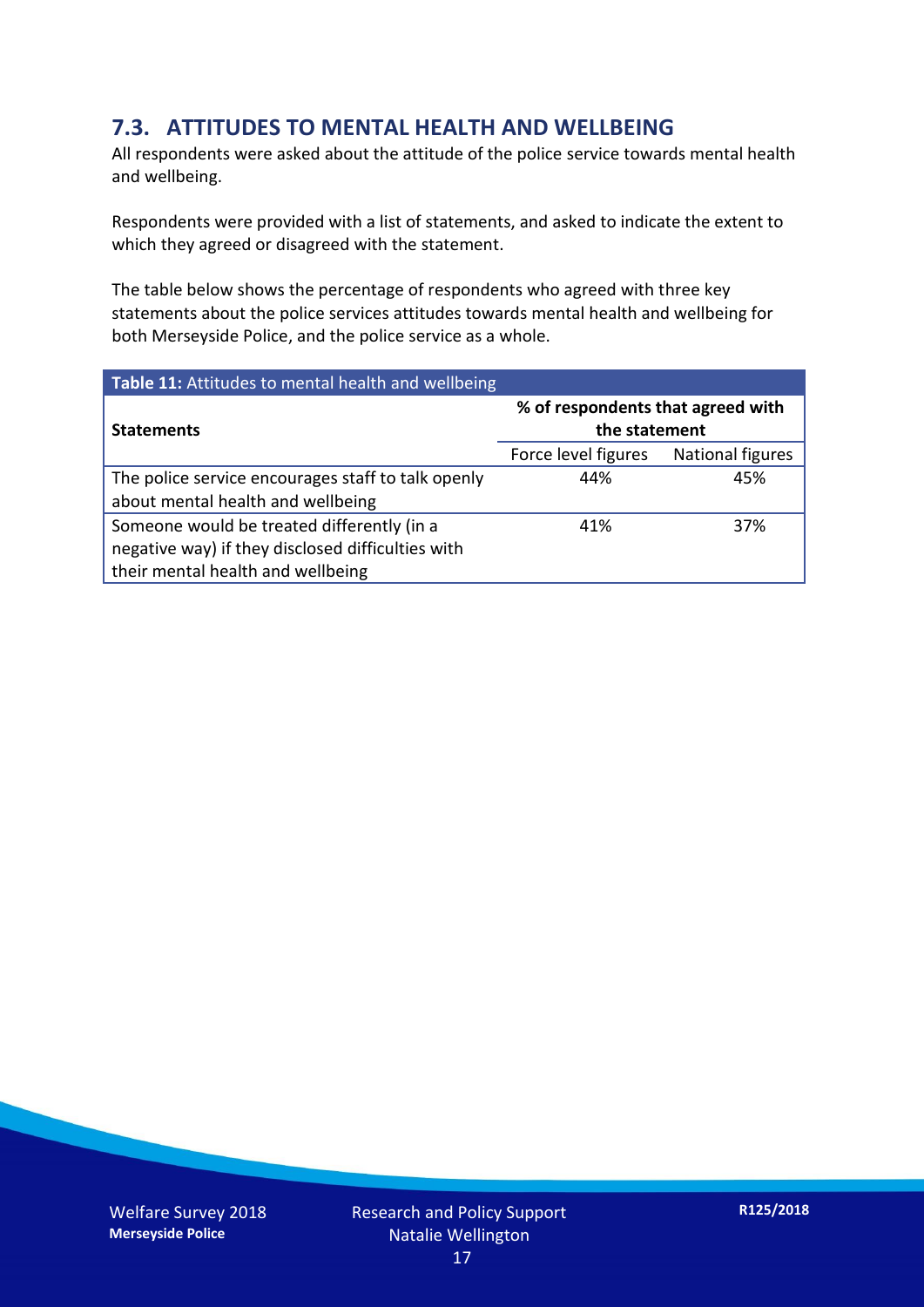### **8. Notes for JBBs**

Additional findings from the 2018 Demand, Capacity and Welfare survey are available on request from the Research and Policy department. Additional topics include, but are not limited to:

- Morale,
- Fatigue and sleep,
- Managerial mental health and wellbeing support,
- Organisational change, and
- Organisational justice.

The findings of the survey can also be broken down in more detail in terms of different demographic groups, such as rank, role or length of service. However please be aware that we can only go into a certain level of detail with this demographic data in order to preserve respondents' confidentiality.

JBBs wishing to obtain further information can contact [ResearchandDataCollection@polfed.org](mailto:ResearchandDataCollection@polfed.org) to discuss their requirements.

The Research and Policy Department only has one member of staff responsible for these data requests; please bear this in mind in terms of turnaround times and the amount of data you request when contacting the team.

All other interested parties should speak to their local JBB in the first instance.